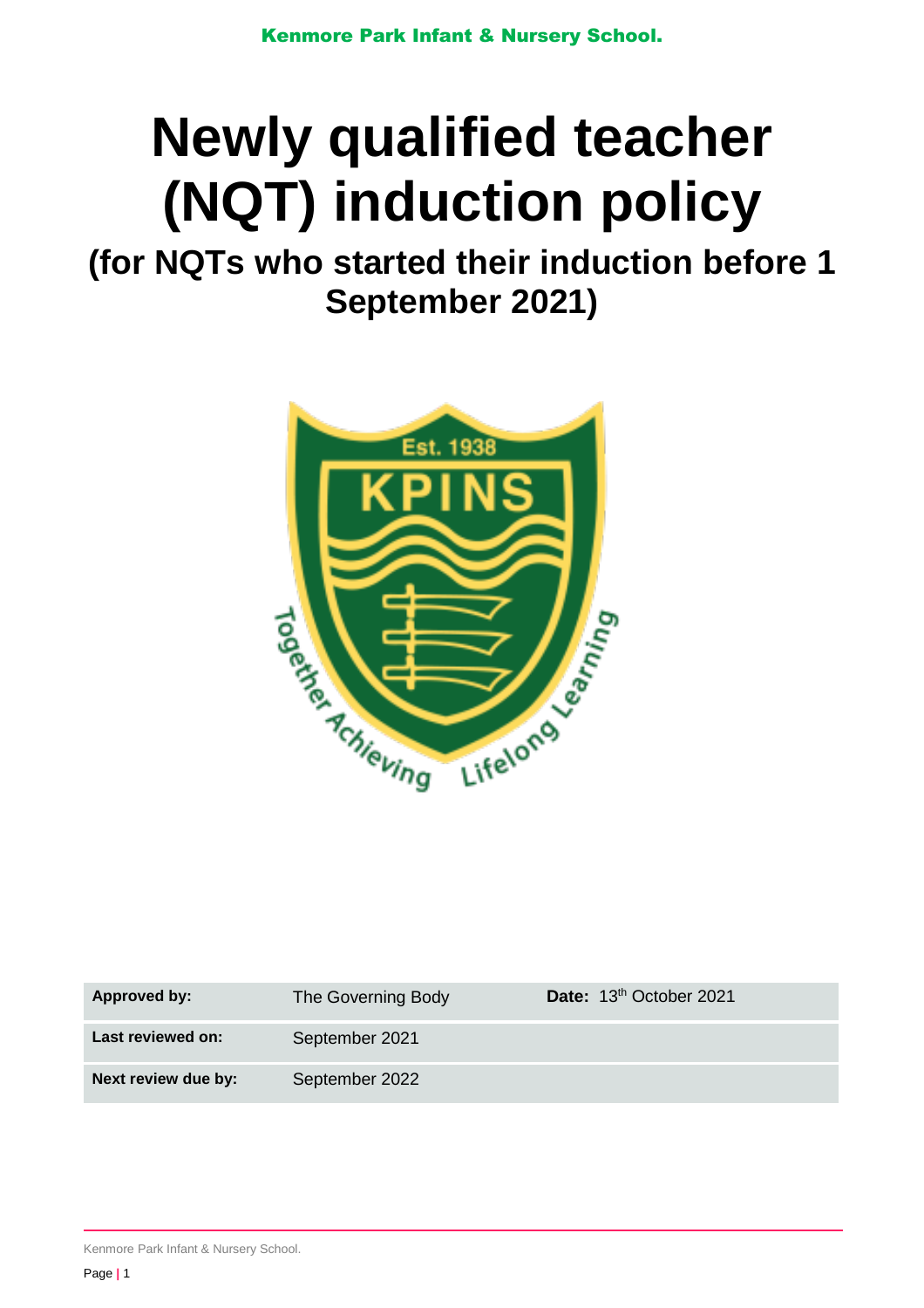# **Contents**

## <span id="page-1-0"></span>**1. Aims**

The school aims to:

- **>** Run an NQT induction programme that meets all the statutory requirements
- Provide NQTs with a supportive environment that develops them and equips them with the tools to be effective and successful teachers
- Ensure all staff understand their role in the induction programme

## <span id="page-1-1"></span>**2. Early career teacher (ECT) induction transitional arrangements**

**From 1 September 2021**, NQT induction will be replaced by **ECT induction**. Those starting their induction **on or after** 1 September 2021 are instead covered by our ECT induction policy, which can be found on the school website.

NQTs who have started but not completed their induction **before 1 September 2021**, will have until 1 September 2023 to complete their induction within 3 terms (a single academic year) as outlined in previous NQT induction guidance. They'll be known as the 'pre-September 2021 cohort', and should continue to refer to previous NQT induction guidance and this NQT policy.

Where possible, at the discretion of the headteacher and appropriate body, we will also provide them with:

- An early career framework (ECF) based induction for the remainder of their 1-year induction
- An induction mentor for the remainder of their 1-year induction

If they don't complete their induction by 1 September 2023, they'll be required at this point to switch to the full ECT induction for the remainder of their induction period. Time already spent in induction will count towards the 2-year induction period.

## <span id="page-1-2"></span>**3. Legislation and statutory guidance**

This NQT policy is based on:

- The Department for Education's (DfE's) statutory guidance Induction for Newly Qualified Teachers [\(England\),](https://www.gov.uk/government/publications/induction-for-newly-qualified-teachers-nqts) and [Induction for newly qualified teachers during the coronavirus outbreak](https://www.gov.uk/government/publications/coronavirus-covid-19-induction-for-newly-qualified-teachers/covid-19-induction-for-newly-qualified-teachers-guidance)
- [The Education \(Induction Arrangements for School Teachers\) \(England\) Regulations 2012](http://www.legislation.gov.uk/uksi/2012/1115/contents/made)

The 'relevant standards' referred to below are the [Teachers' Standards.](https://www.gov.uk/government/publications/teachers-standards)

© The Key Support Services Ltd | [thekeysupport.com/terms](https://thekeysupport.com/terms-of-use)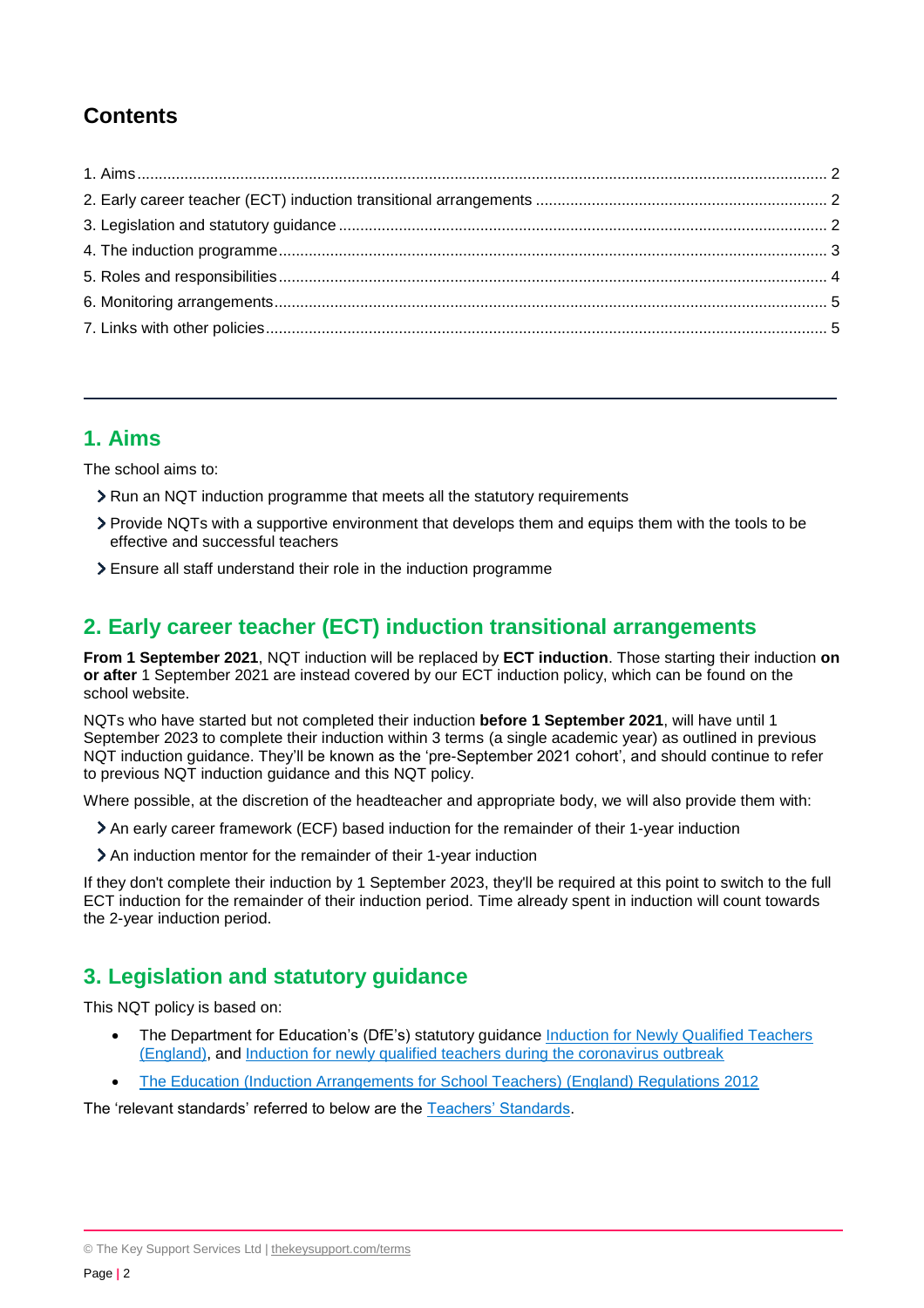## <span id="page-2-0"></span>**4. The NQT induction programme**

For a full-time NQT, the induction programme will typically last for a single academic year. Part-time NQTs will serve a full-time equivalent.

The programme is quality assured by The London Borough of Harrow as our 'appropriate body'.

#### **4.1 Posts for induction**

Each NQT will:

- Be provided with the necessary employment tasks, experience and support to enable them to demonstrate satisfactory performance against the relevant standards throughout, and by the end of, the induction period
- Have an appointed induction tutor, who will have qualified teacher status (QTS)
- Have a reduced timetable to allow them to undertake activities in their induction programme, with no more than 90% of the timetable of our existing teachers on the main pay range
- Regularly teach the same class or classes
- Take part in similar planning, teaching and assessment processes to other teachers working in similar posts
- Not be given additional non-teaching responsibilities without appropriate preparation and support
- Not have unreasonable demands made upon them
- Not normally teach outside the age range and/or subjects they have been employed to teach
- Not be presented with unreasonably demanding pupil discipline problems on a day-to-day basis

#### **4.2 Support for NQTs**

We support NQTs with:

- Their designated induction tutor, who will provide day-to-day monitoring and support, and co-ordinate their assessments
- Observations of their teaching at regular intervals, and follow-up discussions with prompt and constructive feedback
- Regular professional reviews of their progress, to take place each half term, at which we will review their objectives and revise them in relation to the relevant standards and their current needs and strengths
- Chances to observe experienced teachers, either within the school or at another school with effective practice

#### **4.3 Assessments of NQT performance**

Formal assessment meetings will take place on a termly basis, carried out by the NQT's induction tutor.

These meetings will be informed by clear and transparent evidence gathered during the preceding assessment period, and drawn from the NQT's work as a teacher and from their induction programme. Copies of the evidence relied on will be provided to the NQT and the appropriate body.

After these meetings, formal assessment reports will be completed that clearly show how the NQT is performing against the relevant standards.

At the end of the programme, NQTs will take part in a final formal assessment meeting. The outcomes of this meeting will be used by the headteacher to decide whether the NQT's performance is satisfactory against the relevant standards. The decision will be written up in a final assessment form.

The NQT can add their own comments to this final form.

The form will then be sent to the appropriate body, who will make the final decision on whether the NQT has passed their induction period.

<sup>©</sup> The Key Support Services Ltd | [thekeysupport.com/terms](https://thekeysupport.com/terms-of-use)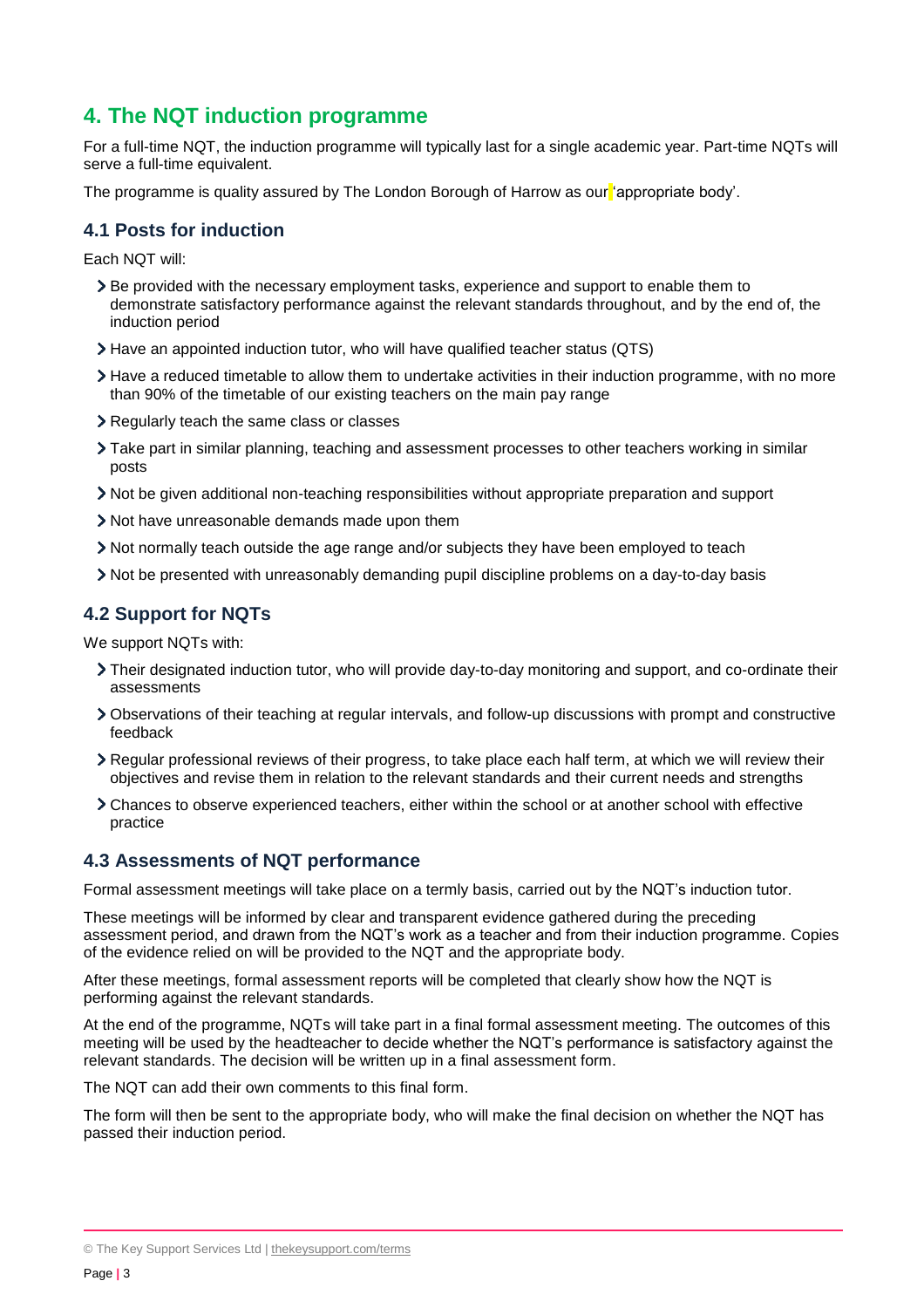#### **4.4 At-risk procedures**

If it becomes clear the NQT is not making sufficient progress, additional monitoring and support measures must be put in place immediately, meaning:

- Areas in which improvement is needed are identified
- Appropriate objectives are set to guide the NQT towards satisfactory performance
- An effective support programme is put in place to help the NQT improve their performance

If there are still concerns about the NQT's progress at their next formal assessment, so long as it is not the final assessment, the headteacher will discuss this with the NQT, updating objectives as necessary and giving details of the improvement plan for the next assessment period.

## <span id="page-3-0"></span>**5. Roles and responsibilities**

#### **5.1 Role of the NQT**

The NQT will:

- Provide evidence that they have QTS and are eligible to start induction
- Meet with their induction tutor at the start of the programme to discuss and agree priorities, and keep these under review
- Agree with their induction tutor how best to use their reduced timetable allowance
- Provide evidence of their progress against the relevant standards
- Participate fully in the monitoring and development programme
- Participate in scheduled classroom observations, progress reviews and formal assessment meetings
- Agree with their induction tutor the start and end dates of the induction period, and the dates of any absences from work during the period (noting that up until 1 September 2021, any absences due to coronavirus – in the form of school closure, sickness or self-isolation – will not count towards the 30-day absence limit that would extend their NQT induction)
- > Keep copies of all assessment forms

#### **When the NQT has any concerns**, they will:

- Raise these with their induction tutor as soon as they can
- Consult with their contact at the appropriate body at an early stage if there are difficulties in resolving issues with their tutor or within the school

#### **5.2 Role of the headteacher**

The headteacher will:

- Check that the NQT has been awarded QTS and whether they need to serve an induction period
- Agree, in advance of the NQT starting, who will act as the appropriate body
- Notify the appropriate body when an NQT is taking up a post and undertaking induction
- Make sure the NQT's post is suitable according to statutory guidance (see section 4.1 above)
- Ensure the induction tutor is appropriately trained and has sufficient time to carry out their role effectively
- Ensure the NQT's progress is reviewed regularly, including through observations and feedback of their teaching
- Ensure that formal assessments are carried out and reports completed and sent to the appropriate body
- Maintain and keep accurate records of employment that will count towards the induction period (noting that up until 1 September 2021, any absences due to coronavirus – in the form of school closure, sickness or self-isolation – will not count towards the 30-day absence limit that would extend the NQT's induction)

© The Key Support Services Ltd | [thekeysupport.com/terms](https://thekeysupport.com/terms-of-use)